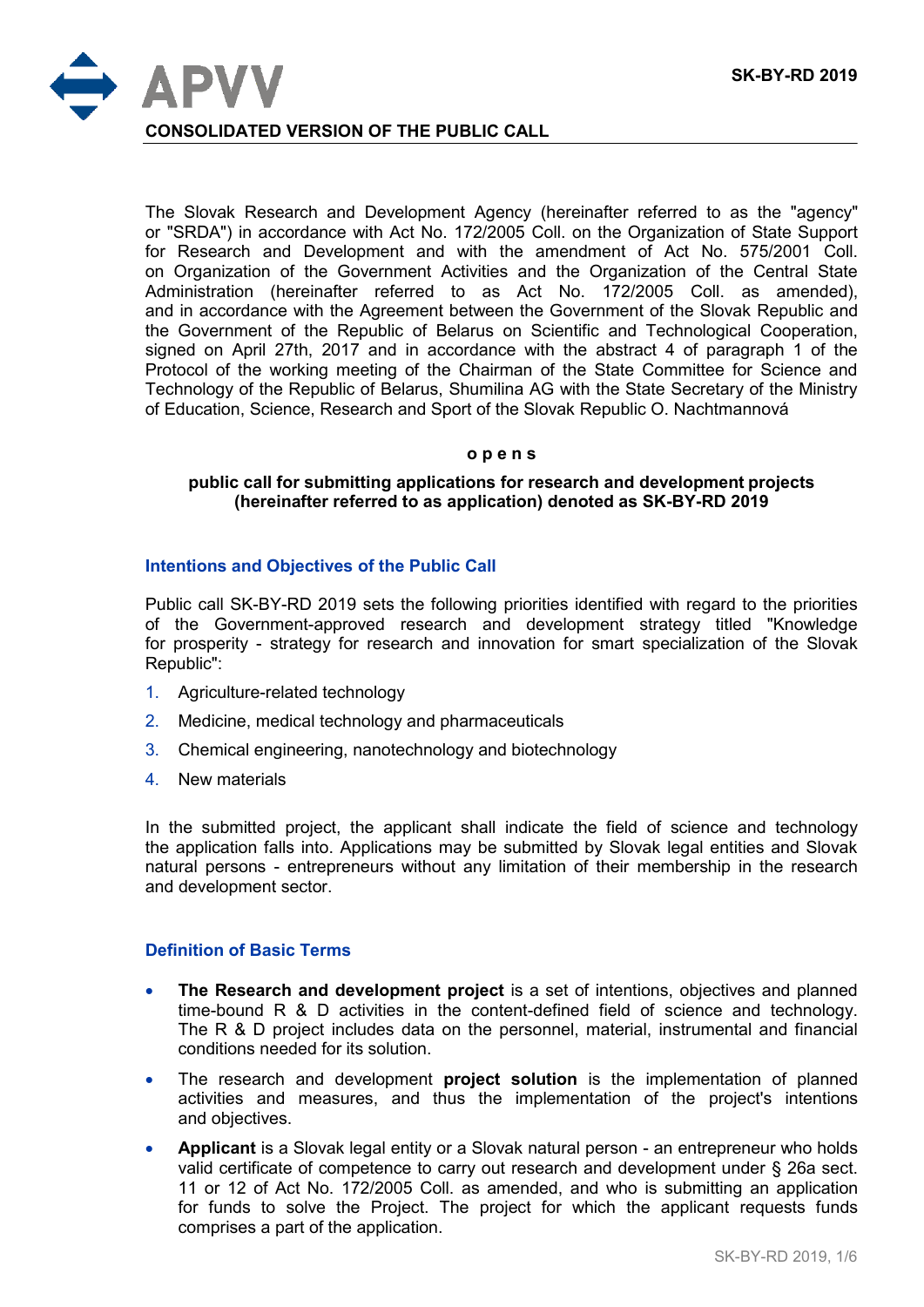- **Recipient** is a Slovak legal entity or a Slovak natural person an entrepreneur who holds a valid certificate of competence to carry out research and development under § 26a sect. 11 or 12 of Act No. 172/2005 Coll. as amended, and which has been allocated funds from the state budget for the project solution. The recipient is responsible for managing these funds.
- **Co-recipient** is a Slovak legal entity or a Slovak natural person an entrepreneur who holds a valid certificate of competence to carry out research and development under § 26a sect. 11 or 12 of Act No. 172/2005 Coll. as amended and is a co-investigator. The co-recipient shall be paid funds from the state budget by a recipient in order to deal with the project part based on a specific contract on project. The applicant shall state the list of co-recipient in the application. The scope of activities conducted by co-recipient is an integral part of the project.
- **Partner organisation** is an eligible scientific and research institution that submits a research and development project on the partner side and which will solve the project in cooperation with the recipient.
- **Slovak legal entity** is a legal person established under the Slovak legal order with the registered seat in the Slovak Republic.
- **Slovak natural person - entrepreneur** means an entrepreneur authorised to conduct business in the Slovak Republic with a place of business in the Slovak Republic.
- **Provider - SRDA** is an institution that decides on providing state budget to support research and development to the applicant.
- **Principal investigator** is a person responsible for the project solving and for the effective use of the funds granted for its solution.

# **Requirements for the Public Call**

- 1. The projects may be of basic research, applied research or development as defined in § 2 sect. 2, 3, 4 of Act No. 172/2005 Coll. as amended. The character of the project's solution is clearly defined in the application by the applicant. The project proposal cannot be of a mixed character. Different assessment criteria will be used for basic research projects and applied research and development projects.
- 2. The cooperating partners from the research and development organisations on both sides shall jointly develop content-identical projects.
- 3. Under § 18 sect. 2 point f) of Act No. 172/2005 Coll. as amended, an integral part of the application shall be the declaration of honour by the applicant and co-investigators stating that they have a valid certificate of research and development competence. In case the applicant or/and co-investigators do not have the mentioned certificate, their application shall be refused.
- 4. Under § 18 sect. 2 point g) of Act No. 172/2005 Coll. as amended, in case of the projects indicating direct application of their solution in practice, original or officially certified copy of the letter of intent on application of the project findings in practice **between the applicant** and **each purchaser** of the project findings comprise an integral part of the application, referred to in RD-B 03 of the application.
- 5. An original or officially certified copy of the letter of intent on mutual cooperation between the applicant and the partner organisation shall be an integral part of the application.

# **Specific Conditions for a Public Call**

1. The total amount of funding allocated for the whole project period and assessment supported in this call shall amount to **EUR 360.000** in maximum.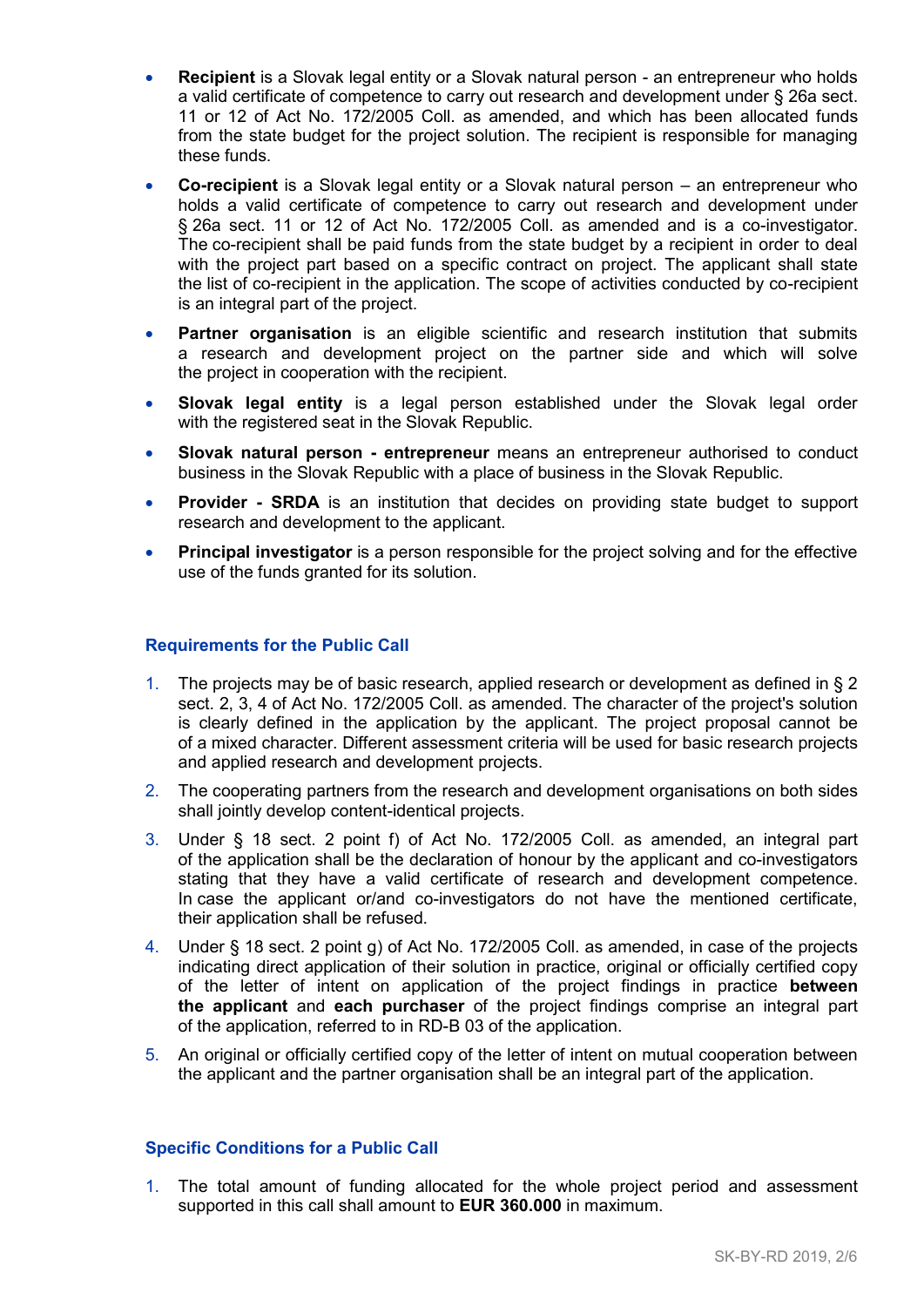- 2. The project funding is subject to the approval of the required amount of the state budget funds for the agency within the state budget of the SR by the National Council of the Slovak Republic, and subsequently to their subdivision from the chapter of the Ministry of Education and Research of SR for the Agency.
- 3. The total amount of funds provided by the agency to solve one project is limited to a maximum of **EUR 120.000** for the whole project duration. The funds will be provided exclusively to the applicant with respect to the financial burden of achieving the project objectives.
- 4. One natural person may be the principal investigator in the given call only in one submitted application. In case of submitting multiple applications with the same principal investigator, the agency shall cancel all such applications as illegible from further assessment. A principal investigator is person having an employment relationship with the applicant.
- 5. The research capacity of any researcher must not exceed 2,000 hours in total per year for projects solution at the same time, regardless of the source of support granted, and/or the project funds provider.
- 6. The SK-BY-RD 2019 call is limiting the planned minimum annual research capacity of 300 hours for a nominal member of the research team and 500 hours for the principal investigator. In case a research team member participates in the project solution only during a part of the calendar year, the planned maximum annual capacity is limited proportionally to the number of months of participation of the research team member in the project solution in the given calendar year.
- 7. The applicant notes that in relation to investigators he is required to comply with the Regulation No. 679/2016 on the protection of natural persons with regard to the processing of personal data and on the free movement of such data (General Data Protection Regulation) and the Act No. 18/2018 Coll. on personal data protection. The applicant notes the agency is entitled on the grounds of the Act No. 172/2005 Coll. to process personal data of the applicant and all investigators.
- 8. In this call, the agency does not provide any capital funds for procurement of tangible and intangible assets.
- 9. Indirect costs associated with a project solution financed by the agency´s funds shall not exceed 20% of the total costs of the project solution **provided** by the agency in each financial year.
- 10. For non-business entities, the agency may provide funding for basic, applied research and development up to 100% of the costs.
- 11. For business entities, the agency's funding is governed by the research and development support framework by the Slovak research and development agency (the State aid scheme) as given by Appendix 1 (the State aid scheme SA.49175).
- 12. The applicant a non-business entity may not provide any indirect state aid. No action is considered to be an indirect state aid - if for the co-recipient (business entities) at least one of the following conditions (according to para. 28 of the Framework for state aid for research, development and innovation - 2014 / C 198/01) are fulfilled:
	- a) the participating enterprise shall bear the total costs of the given project, or
	- b) the results of cooperation which do not give any rise to creation of intellectual property rights may be widely disseminated, and any intellectual property rights resulting from the activities of the recipient´s research organisation shall be fully allocated to the recipient; or
	- c) any intellectual property rights resulting from a project as well as the relevant access rights are allocated to the participating enterprise in a manner that adequately reflects its work packages, contributions and relevant interests; or
	- d) the research organisation/recipient receives, for the intellectual property rights resulting from its activities and have been transferred to the participating enterprise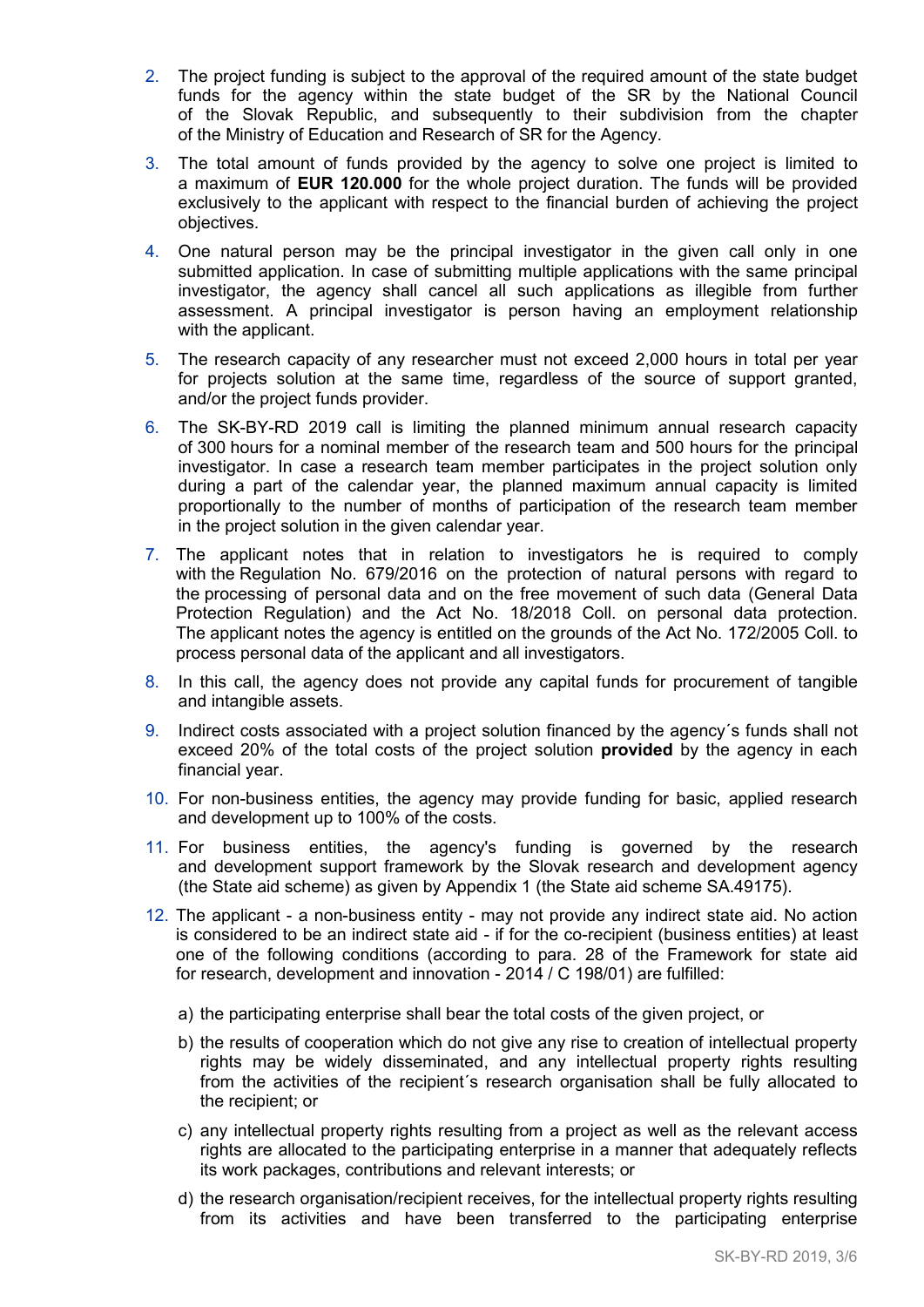or to which the participating enterprise has obtained the access rights, a compensation corresponding to the market price. Absolute amount of any financial or non-financial contribution of the participating enterprise to the costs associated with the activities of the research organisation/recipient resulting in the respective intellectual property rights, may be deducted from this compensation.

- 13. The principal investigator of any project funded by the agency, which received a "insufficient level of project solving" after completing project solution of the public call, cannot be the principal investigator in any application submitted within the agency's public calls for the given year and for further 3 calendar years from the year in which the final project assessment report was delivered by the agency to the recipient and to theprincipal investigator. Non-fulfilment of the condition results in the refusal of application.
- 14. If the funding agreement was terminated by the SRDA by withdrawal, termination, or thedecision on suspending project funding because of the recipient´s breach of obligations set under the agreement, the principal investigator of such project cannot be the principal investigator in any applications submitted within the agency's public calls for a given year and for further period of 3 calendar years from the date of such termination, withdrawal or decision on suspending the project funding. Non-fulfilment of the condition results in the refusal of application.

## **Submission of Applications**

### **Term for submitting the applications are from 08 January 2019 to 08 March 2019.**

Applications shall be submitted electronically only through the electronic application system available on the agency's website www.apvv.sk. The electronic application system will be closed on **08 March 2019 at 12.00 a.m.** The agency does not guarantee successful submission of the electronic forms via electronic application system in case of the system overloading or sending an electronic version of the application in the last hours before closing the system. In this case, the applicant assumes full responsibility for such unsuccessful submission of electronic version of the application. **Only the required sections applications** generated by the system shall be submitted in their paper forms enclosed in annex No.1 of Consolidated version of the public call. The applicant is obliged to deliver the required application sections within the stated period **up to 8th March 2019** at the latest to the agency address (Slovak Research and Development Agency, Mýtna 23, P..BOX 839 04, 839 04 Bratislava 32). The deadline for submitting the applications is retained if the application is submitted on the last day of the deadline to the authority responsible for its delivering.

The agency will only include those applications in the evaluation process which simultaneously meet all three of the following criteria:

- a) application is submitted through an electronic submission system for project applications,
- b) application must be submitted and subsequently assessed simultaneously on both the Slovak and the partner´s side. On the Slovak side, the Slovak applicant applies to the agency, and a partner organisation submits the application according to the instructions of the organisation that opens the calls in Republic of Belarus.
- c) application meets all the conditions of the public call SK-BY-RD 2019.

### **Project Duration**

The expected launch of the project solution is 01 August 2019. Duration of the project cannot exceed 36 months.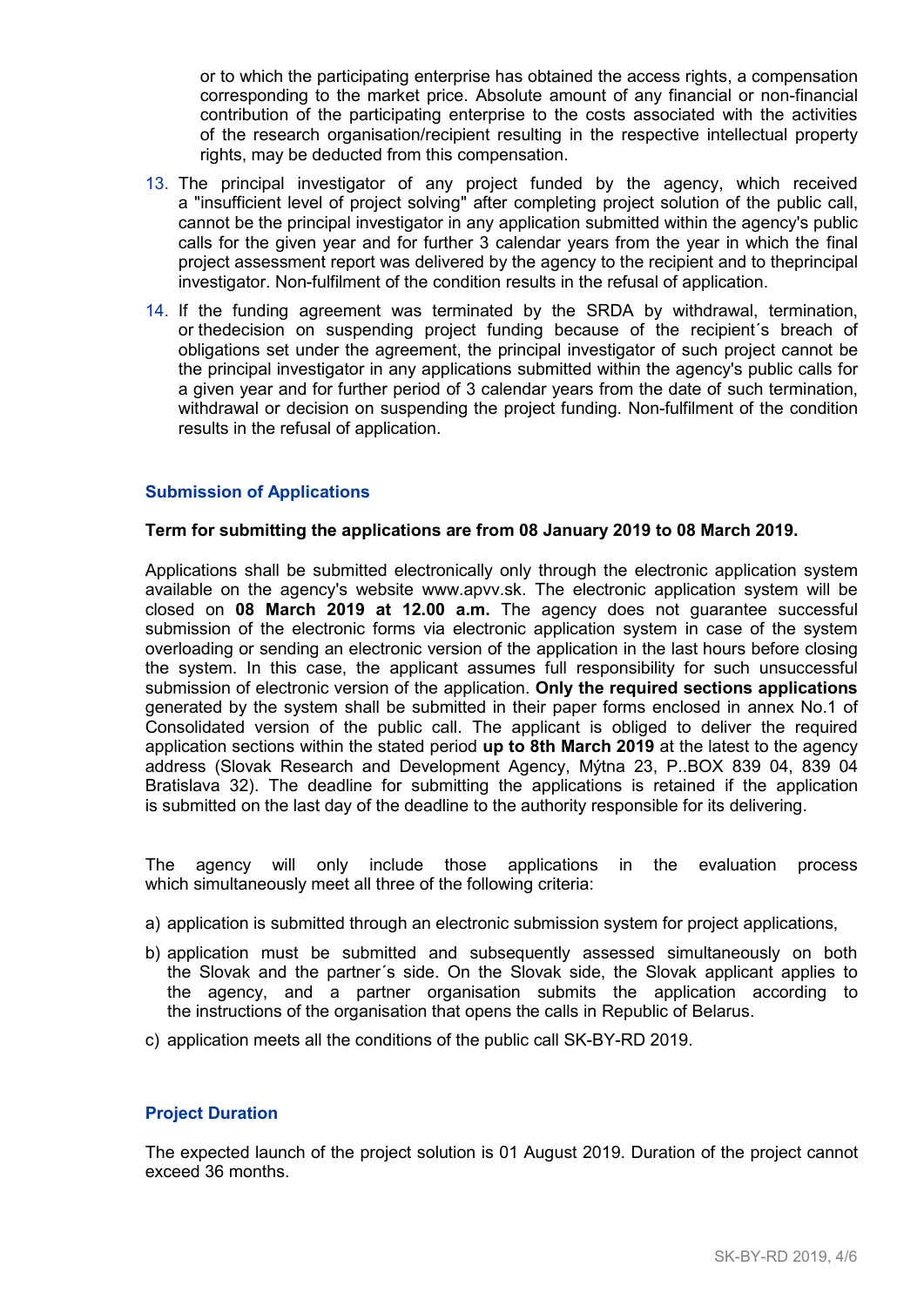#### **Assessment of Applications**

When assessing the applications, the agency shall proceed in accordance with § 19 of Act No. 172/2005 Coll. as amended. Technical and formal terms of the application are set out in annex 1 of Consolidated version of the public call. The assessment procedure and the assessment criteria are set out in annex 2 of Consolidated version of the public call.

#### **Disclosure of Decisions on Applications**

Decisions on non-compliance with the technical and formal conditions under § 19 sect. 1 of Act No. 172/2005 Coll. as amended shall be notified by the SRDA in writing to all applicants.

Decisions on applications under of Act No. 172/2005 Coll. as amended shall be published by the agency via its webpage [www.apvv.sk.](http://www.apvv.sk/) The webpage is also to publish the information on all applications to the following extent: application number, project tittle, applicant, principal investigator and decision on grant. In case of decision on not funding the name of principal investigator is not stated.

Business entities shall be invited to submit applications for providing non-repayable financial contribution including required attachments within the State aid scheme SA. 49175 and the agency shall set the deadline for delivery. After assessment of applications for nonrepayable financial contribution, the agency shall decide on providing or non-providing state aid to solve the projects of the applicants – business entities. The agency shall notify in writing applicants on assessment of state aid to their applications.

#### **Granting the Funds**

The project funding is provided to the recipient by the agency on the basis of a written project funding agreement. The agency shall provide the applicant with funds to solve the project to the account specified in the project funding agreement, as soon as possible as from the date the contract is signed. Signing of the project funding agreement is conditioned by submitting an updated project under the funding conditions specified in the application assessment report or other terms of the agency.

#### **Annexes**

The following annexes comprise part to the public call:

- Annex 1: Technical and formal conditions
- Annex 2: Assessment procedure and assessment criteria
- Annex 3: Budgeting principles
- Annex 4: Basic research application form template (Application form and material intent)
- Annex 5: Applied research application form template (Application form and material intent)
- Annex 6: Template of application for development (Application form and material intent)
- Annex 7: Template of the Letter of intent on use of the project findings
- Annex 8: Template of the Letter of mutual intent to cooperate
- Annex 9: Project electronic application system manual